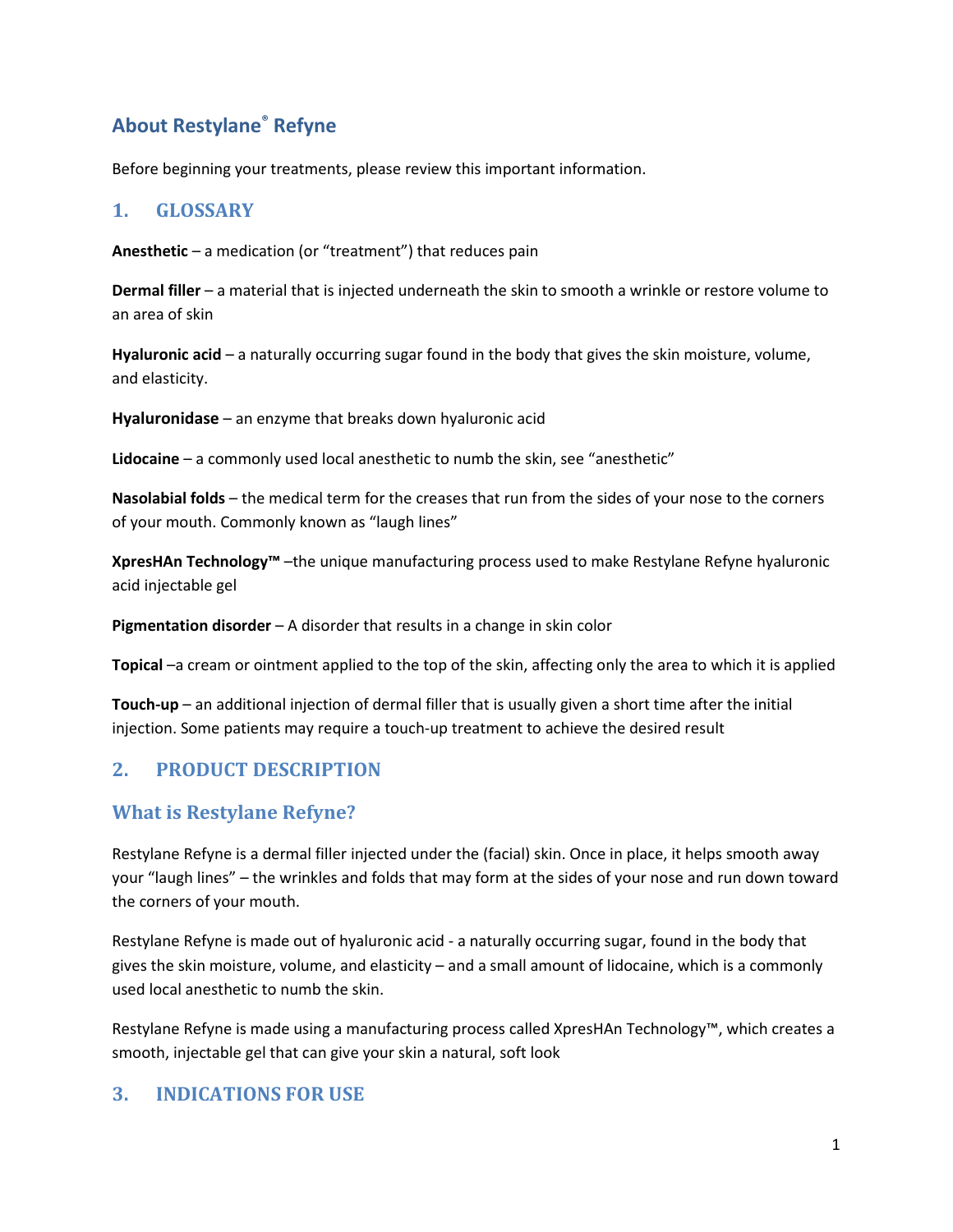## **What is Restylane Refyne for?**

As you age, your facial skin begins to lose its elasticity and volume. As a result, your "laugh lines", the creases that run from the sides of your nose toward the corners of your mouth, become more pronounced. Restylane Refyne injectable gel is designed to temporarily help counter this by smoothing out these wrinkles and folds and restoring a natural, soft look to your face. Restylane Refyne has been shown to maintain this effect for up to 12 months.

**Note:** Facial features can differ. Speak to your doctor about the lines on your face that are appropriate for treatment with Restylane Refyne.

### **How is Restylane Refyne used?**

Restylane Refyne is injected into the facial skin through a small needle to smooth facial wrinkles and folds (laugh lines), resulting in a more youthful appearance of the skin. For most patients, the procedure only takes 15 – 30 minutes.

### **4. CONTRAINDICATIONS**

#### **Are there any reasons why I should not receive Restylane Refyne?**

Before using Restylane Refyne, your doctor will talk to you about your medical history to determine if you are an appropriate candidate for treatment. You will be asked questions about possible allergies to ensure that Restylane Refyne can be safely administered. Tell your doctor about all of your medical conditions, including if you:

- Have severe allergies with a history of severe reactions (anaphylaxis). Use of Restylane Refyne may result in an allergic reaction.
- Are allergic to the anesthetic lidocaine or to any of the proteins used to make the hyaluronic acid in Restylane Refyne (bacterial proteins). Use may result in an allergic reaction.

If you are not sure about your medical history concerning these allergies, please discuss further with your doctor.

## **5. PRECAUTIONS**

## **What precautions should my doctor advise me about?**

The following are important treatment considerations for you to discuss with your doctor and understand in order to help avoid unsatisfactory results and complications.

- Restylane Refyne helps treat laugh lines the natural facial wrinkles and folds that can occur due to aging. Restylane Refyne has not been tested to treat any other types of wrinkles.
- If you have changes in your vision, signs of a stroke (including sudden difficulty speaking, numbness or weakness in your face, arms, or legs, difficulty walking, face drooping, severe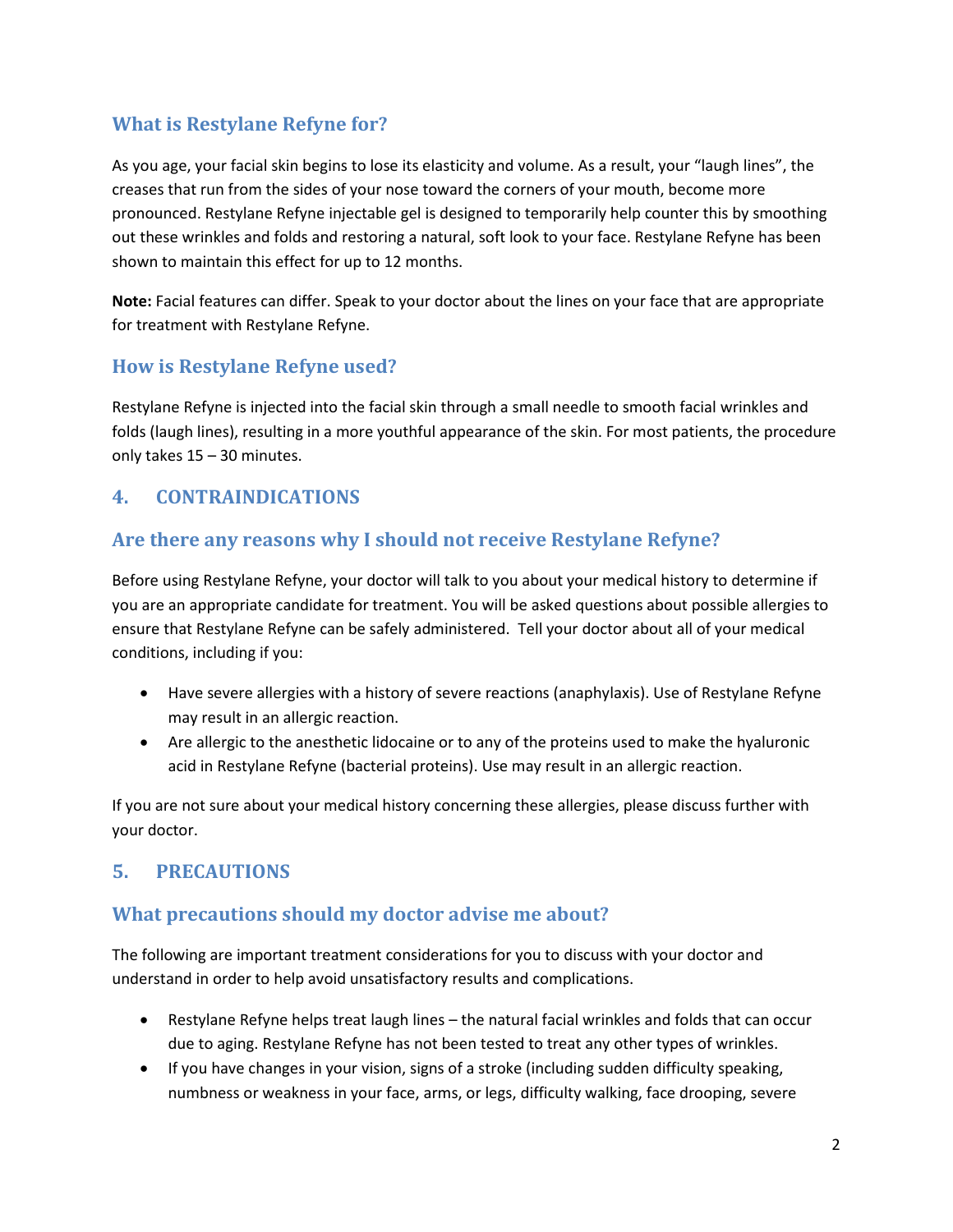headache, dizziness, or confusion), white appearance of the skin, or unusual pain during or shortly after treatment, you should notify your doctor immediately.

- The use of Restylane Refyne if you have skin sores, pimples, rashes, hives, cysts, or infections should be postponed until healing is complete. Use of Restylane Refyne in these instances could delay healing or make your skin problems worse.
- Restylane Refyne is for adults ages 22 and older.
- The safety of Restylane Refyne has not been studied in women who are pregnant or breastfeeding. The risk of using Restylane Refyne in pregnant or breastfeeding women is unknown. Talk to your doctor before using Restylane Refyne if you are pregnant, planning to become pregnant, or breastfeeding.
- You may have a greater risk of developing an infection if you use Restylane Refyne while taking any medication that reduces your body's natural defense system. These medications are called "immunosuppressants" because they stop your body's immune system from functioning normally. Tell your doctor about any medication you are taking.
- Some medication like aspirin and warfarin can thin your blood, which may increase your risk of bleeding or prolong any bleeding that occurs. These medications also increase your risk of bruising or bleeding at the injection site. Tell your doctor about any medication you are taking.
- As with any injection procedure, you may have a higher risk of bruising or bleeding at the injection site if you have a bleeding disorder.
- If you have any history of scarring, particularly thick and stiff scars, or any skin color (pigmentation) disorders, talk to your doctor about this before your procedure. Scarring and skin color changes can occur with hyaluronic acid fillers in general. When Restylane Refyne was studied in patients with different skin tones (pale to dark), there were no reports by patients of excessive scarring (keloids) or changes in skin color.
- The use of Restylane Refyne with skin therapies such as laser treatment or chemical peels may lead to other side effects such as redness, swelling, heat and/or pain of the skin (inflammatory reaction). Tell your doctor if you have had any of these procedures.
- Within the first 24 hours after treatment with Restylane Refyne, you should avoid or minimize hard (strenuous) exercise. You should also minimize exposure to extensive sun or heat, as any of these may cause temporary redness, swelling, and/or itching at the injection site. An ice pack can be applied for relief if needed.
- If you have any additional questions about any topic in this section, please discuss further with your doctor.

# **6. Clinical Studies**

# **How was Restylane Refyne Studied?**

Restylane Refyne was tested to ensure that it worked properly (effective) and was safe to use, in 170 patients before it was approved for use in all patients. These patients included 160 women, 10 men, and were from various ethnic groups with multiple skin tones (pale to dark skin). Each of these patients expressed desire to improve the appearance of their facial wrinkles and folds (laugh lines).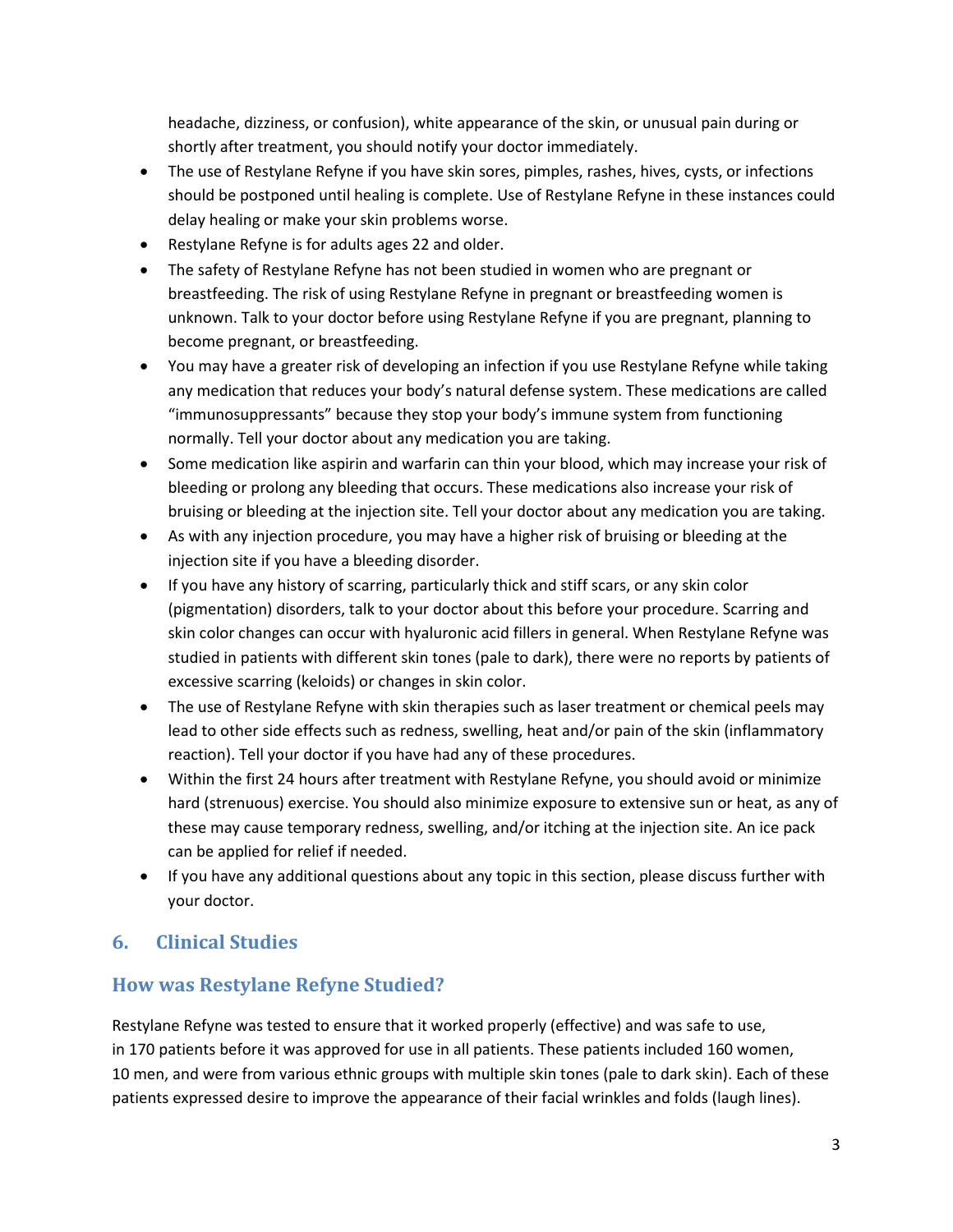The study was created to compare two different dermal filler gel products. It was conducted by 12 different doctors in 12 different locations across the United States.

Patients who participated in the study received an initial treatment with Restylane Refyne on one side of their face and another, similar dermal filler gel, without anesthetic, on the other side of their face. Touch-up injections were given as needed, and each patient was monitored for 12 months following the procedure to measure the effects of the treatments. For each patient, the amount of product used was based on their individual needs.

In order to objectively measure improvements in appearance over 12 months, each patient was evaluated by a doctor other than one who had performed the treatment. Patients also evaluated themselves. To measure side effects following the procedure, each patient kept a diary for 21 days to record side effects. These were then shared with the doctors.

# **7. BENEFITS**

## **What will Restylane Refyne do for me?**

Restylane Refyne temporarily reduces signs of aging on your face by smoothing the wrinkles and folds that form around your nose and extend down to the corners of your mouth (laugh lines). This natural, smooth look should last for up to 12 months.

Restylane Refyne was studied in many patients like yourself to determine if it was effective in treating laugh lines and to ensure that it is safe for use.

The study doctors reported:

- 79% of patients had at least a 1-point improvement in wrinkle appearance 6 months after treatment
- 62% of patients had at least a 1-point improvement in wrinkle appearance 1 year after treatment

The patients reported:

- 79% rated an improvement in the appearance of their wrinkles 6 months after treatment
- 67% rated an improvement in the appearance of their wrinkles 1 year after treatment

For further information regarding the results of the clinical study, see Section 6.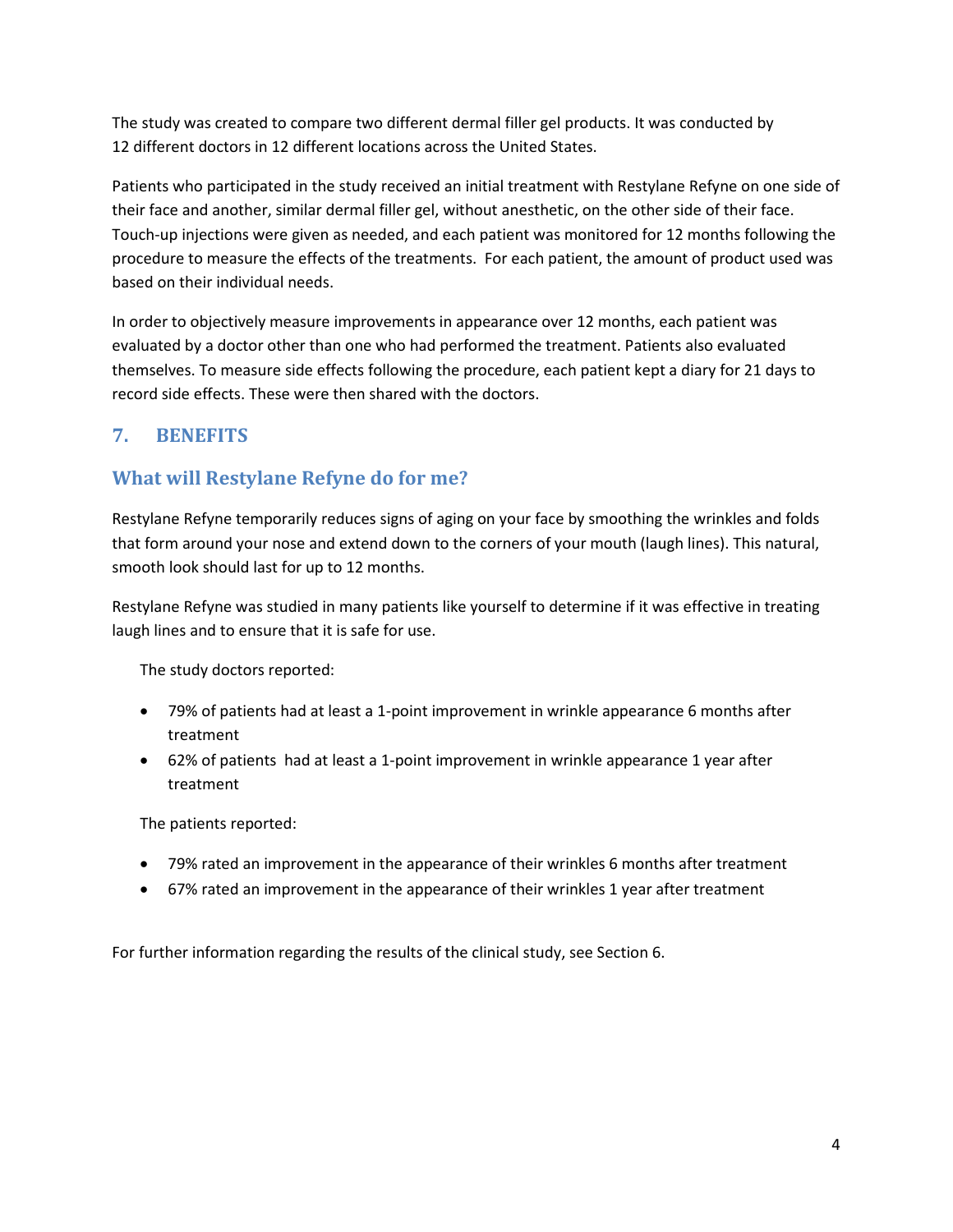## **8. RISKS**

#### **What side effects were seen in the clinical study?**

In the study of Restylane Refyne, most patients reported the following side effects at the site where they received the injection:

- Swelling
- Bruising
- Lumps/Bump Formation
- Pain/Tenderness
- Itching
- Redness

Most patients said their side effects were mild, short-lived and did not require them to call their doctor. These patients said that their side effects disappeared within 1-2 weeks.

Patients also reported that the anesthetic lidocaine, which is part of the Restylane Refyne injection and used to numb the injection site, significantly reduced pain during and after their procedure.

The table below provides additional information about the side effects that patients reported in this study.

#### **Table 1 - Most common side effects of Restylane Refyne recorded by patients who participated in the study, reported in their 21-day diary.**

| Side Effect         | Number of patients          |
|---------------------|-----------------------------|
| Swelling            | 101 out of 170 people (59%) |
| <b>Bruising</b>     | 96 out of 170 people (56%)  |
| Lump/Bump Formation | 75 out of 170 people (44%)  |
| Pain/Tenderness     | 72 out of 170 people (42%)  |
| Itching             | 25 out of 170 people (15%)  |
| Redness             | 9 out of 170 people (5%)    |

It is important to understand that any procedure carries a risk of side effects. After an injection of dermal filler gel, you may experience skin reactions due to the injection and/or from the dermal filler gel.

When Restylane Refyne was studied, side effects that occurred at the injection site included swelling, bruising, small bumps, pain/tenderness, itching and redness. These were mild to moderate reactions that disappeared within 1-2 weeks. If any symptoms last longer than 2 weeks, you should call your doctor.

Other potential risks may arise from an injection of a dermal filler gel such as Restylane Refyne including the following:

• Infection - Any time a dermal filler gel like Restylane Refyne is injected into facial skin there is risk of infection, which could appear as small, swollen or red bumps. These are called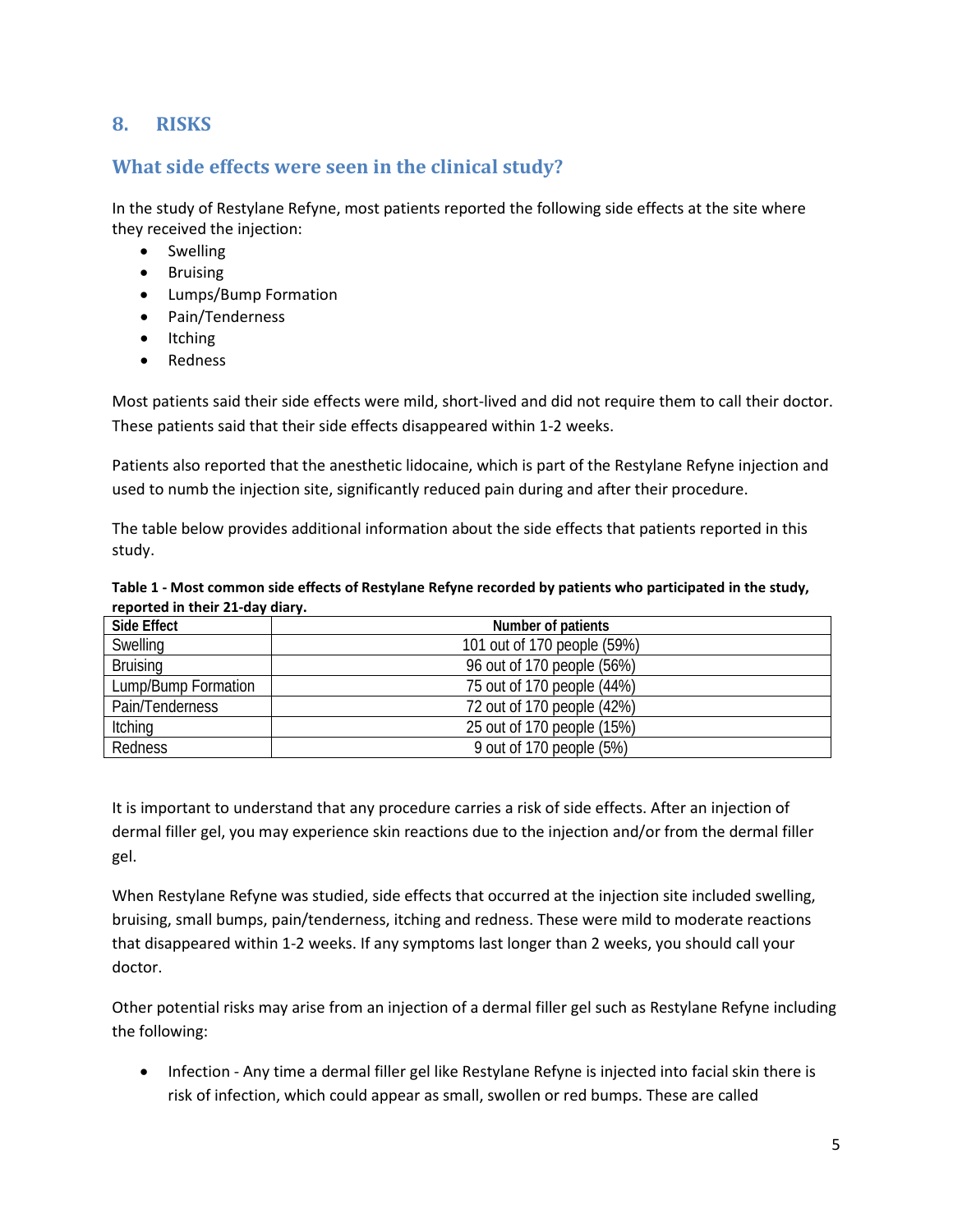inflammatory papules. These infections are rare, however you should talk to your doctor about further treatment if you see any of these signs or symptoms.

- Scarring While it is very rare, scarring may occur with an injection procedure. When Restylane Refyne was studied, there was no excessive scarring (a condition called keloids) observed in patients who received Restylane Refyne.
- Change in skin tone If you are African American, you may have a higher risk of darkening of the skin tone (hyperpigmentation) in the treated area. This may take several weeks to disappear. When Restylane Refyne was studied, this change in skin tone did not occur in patients who received Restylane Refyne.
- Cold sores If you have had cold sores in the past, there is a risk that they will return after your procedure with Restylane Refyne.
- Age and pregnancy Restylane Refyne has not been studied in patients under 18 years of age, patients who are pregnant or patients who are breastfeeding. If you are pregnant, trying to become pregnant, or breastfeeding, the safety and effectiveness of Restylane Refyne has not been proven in patients like yourself.
- Vision changes Vision abnormalities have rarely been reported after treatment with other dermal filler gel treatments.
- Use of other skin therapies The safety of Restylane Refyne has not been established in patients who have had other skin therapies, such as laser, mechanical, or chemical peeling, and hair removal. If you use Restylane Refyne with any of these skin therapies you may experience other side effects such as redness, swelling, heat and/or pain of the skin (inflammation).
- Ultraviolet (UV) exposure You should avoid exposing the area(s) treated with Restylane Refyne to excessive sun, UV lamps or indoor tanning beds/booths, and extreme heat and cold until any redness or swelling has disappeared. Exposure to UV sources may result in irritation at the site of treatment.
- One of the risks of Restylane Refyne is that it may be unintentionally injected into a blood vessel during the procedure. The chances of this happening are very small, but if it does happen, the complications can be serious, and may be permanent. These complications, which have been reported for facial injections, can include:
	- o vision abnormalities, or blindness,
	- o stroke,
	- o temporary scabs,
	- o permanent scarring of the skin.

You should tell your doctor immediately if you experience any of these side effects or if you notice anything unusual at the site of treatment. There are also other potential side effects that can occur with dermal filler gel injections. Although most side effects will resolve with time, some side effects may persist longer than 30 days. Your doctor may choose to treat them with medications, such as antibiotics, steroids, or hyaluronidase (an enzyme that breaks down HA). You should discuss the potential treatment risks and benefits with your doctor.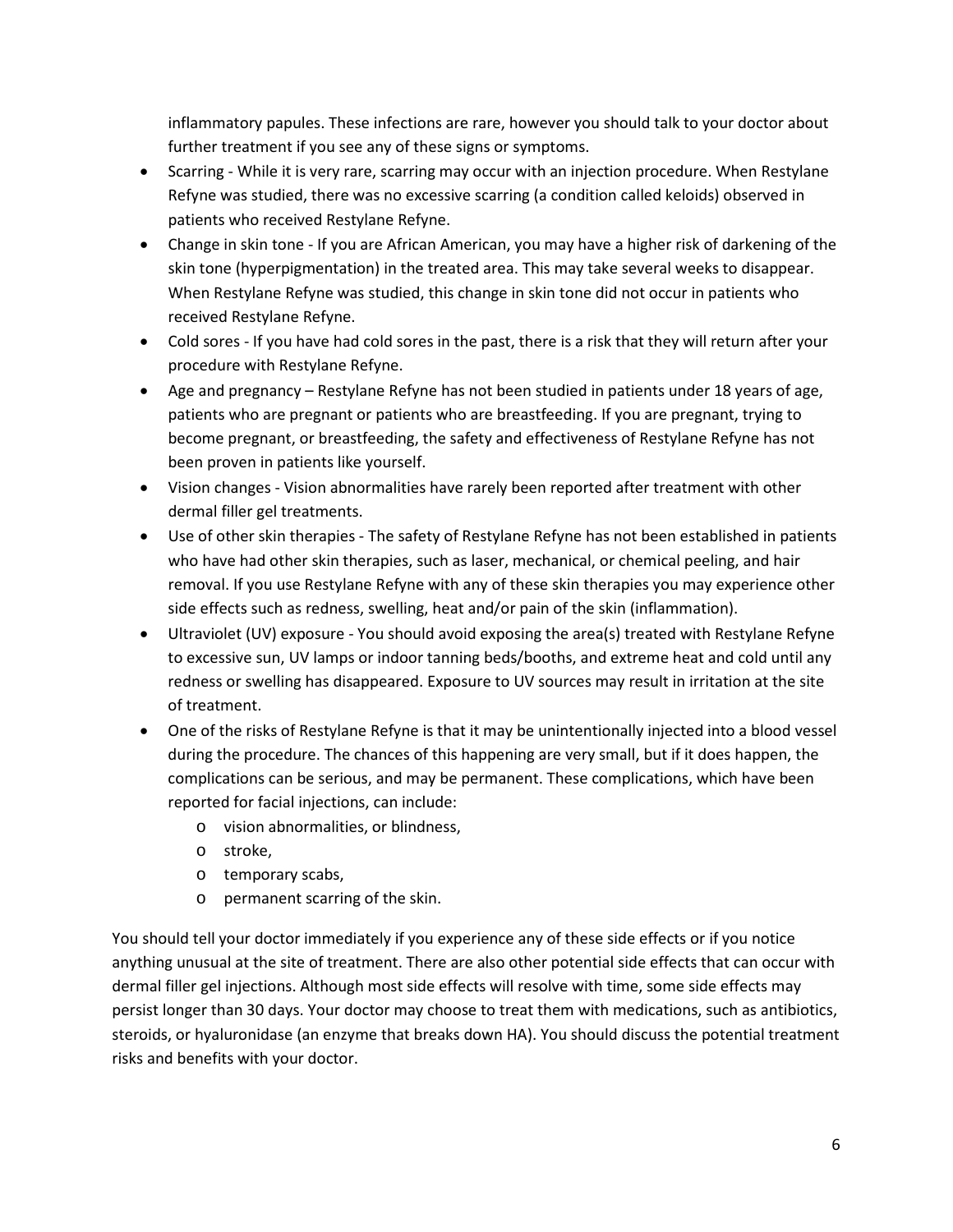## **9. Before Procedure Information**

# **What happens in the office before the injection?**

Note that each doctor may have a unique process for treating patients.

The following is an example of what your doctor may do before the injection procedure.

- Talk to you about your medical history including questions about prior procedures, surgeries, illnesses and medications you have taken.
- Talk to you about your desired results for your procedure.
- Examine your face and discuss whether Restylane Refyne is the right treatment for you.
- Review what you should expect during and after the procedure.
- Let you know of any possible side effects that you may experience, and what to do if you experience these.
- Take photos of the area of your face that will be treated.

Your doctor may also have additional ways of evaluating patients and preparing them for a procedure

### **10. PROCEDURE DESCRIPTION**

### **What happens during the procedure?**

Your doctor may do the following during your procedure:

- Your skin will be cleansed prior to treatment.
- Use a cream or ointment called a topical anesthetic to numb the area where you will receive your injection.
- Your doctor will begin the procedure by giving you the first injection, then pausing to allow the anesthetic that is part of Restylane Refyne to continue to numb the area around your injection site. The anesthetic part of Restylane Refyne has been shown to significantly reduce the pain and discomfort that may occur with a dermal filler gel injection.
- Your doctor will continue the injection of Restylane Refyne until the area being treated shows the desired results.
- After the injection is completed, your doctor may gently massage the area that was treated to ensure that the dermal filler gel is distributed evenly and looks natural.

#### **11. AFTER PROCEDURE INFORMATION**

## **What should I expect following the procedure?**

In the clinical study the most common side effects were temporary reactions at the treatment site such as tenderness, swelling, firmness, and lumps/bumps. These side effects generally lasted 1 to 2 weeks. See Section 8 for additional information on side effects seen in the clinical study.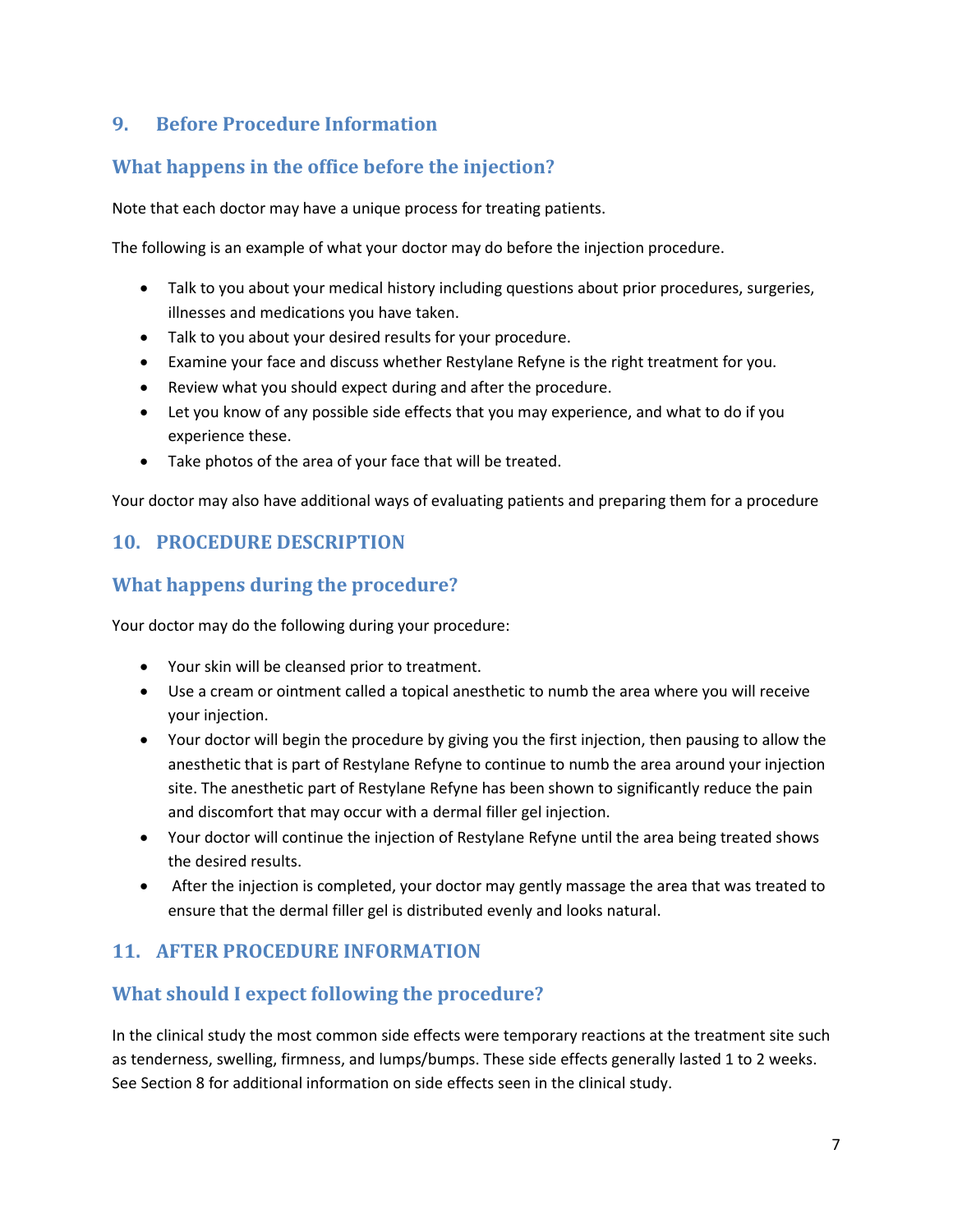Your doctor will also tell you what to expect following treatment. For the first 24 hours, you should avoid or minimize hard (strenuous) exercise. You should also avoid or minimize exposure to extensive sun or heat. Exposure to any of these may cause the area where you were treated to temporarily become red, swell and/or itch. If you experience any of these, an ice pack can be applied for relief.

## **12. ALTERNATIVE PROCEDURES**

#### **What other treatments are available to me?**

There are other dermal filler gels in the United States that are available to you for treatment. Additionally, there are alternative treatments such as botulinum toxins, laser therapy and chemical peels for the treatment of lines and wrinkles. You can discuss these treatments with your doctor to determine which one is right for you.

## **13. WHEN TO CALL YOUR DOCTOR**

# **When should I call my doctor?**

You should call your doctor if you have any of the following side effects that last for more than 14 days:

- **Bruising**
- Swelling
- Pain
- Tenderness
- Redness
- Itching

These side effects typically go away within two weeks.

If you experience fever, redness that spreads to areas around the injection site, drainage, or increasing tenderness or pain that does not go away, you may be at risk for developing an infection. You should call your doctor so that you can be treated with antibiotics.

If you develop blisters or recurring skin sores, this may be cold sores. You should call your doctor so that you can be treated.

If you experience any of the following symptoms, you should call your doctor immediately:

- Unusual pain
- Vision changes
- A white appearance in the skin near the injection site

Any sign of a stroke, including sudden difficulty speaking, numbness or weakness in your face, arms, or legs, difficulty walking, face drooping, severe headache, dizziness, or confusion) during or shortly after the procedure (http://www.nlm.nih.gov/medlineplus/**stroke**.html).